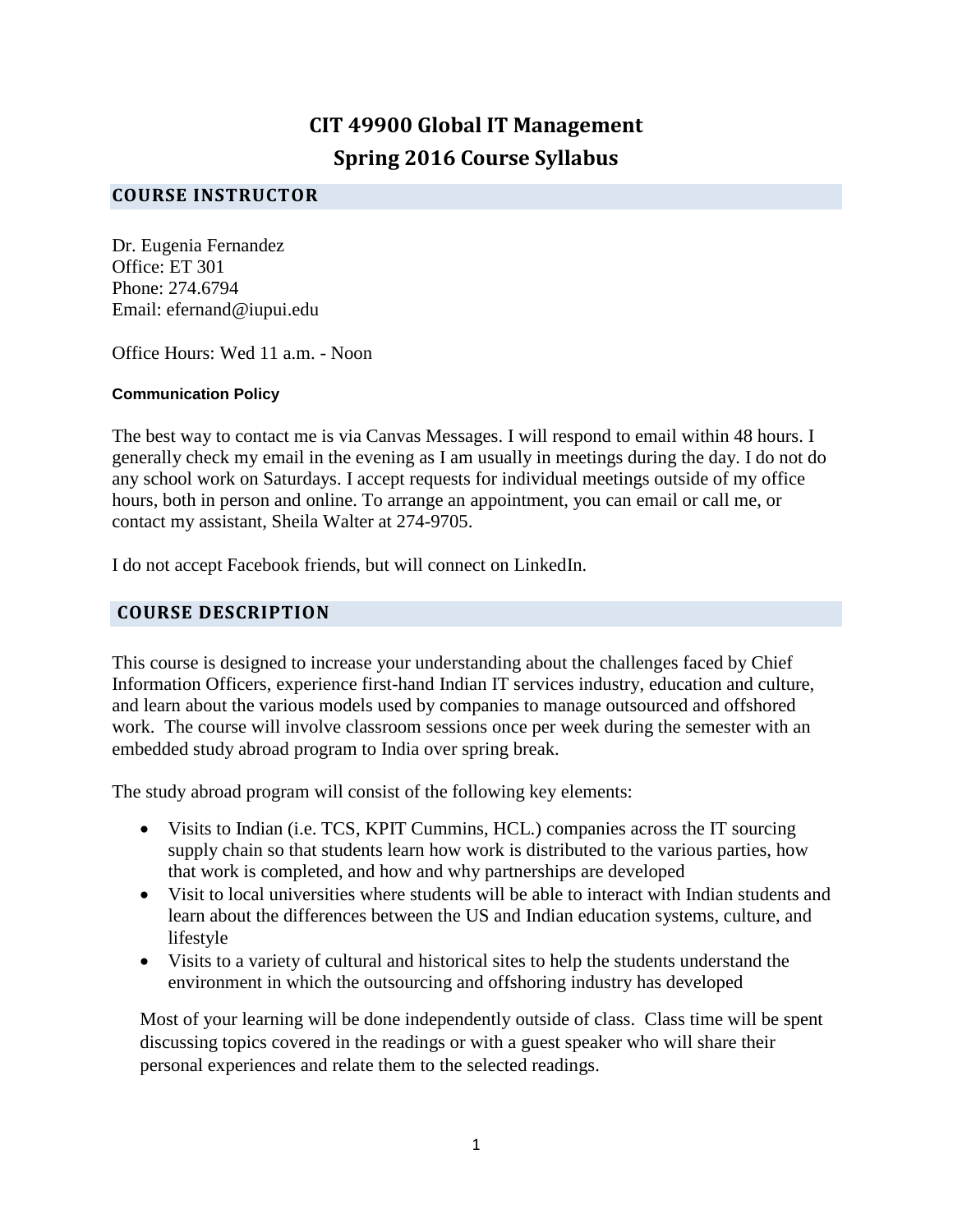### **Course Outcomes**

By the end of this course, the student will…

- acquire knowledge of and be able to discuss the business climate and culture in India
- discuss, compare & contrast the customs and culture of India with American customs
- $\blacksquare$  discuss, compare & contrast the Indian and American education system
- be aware and be able to demonstrate knowledge of
	- o the economic impact of outsourcing on both the Indian and US economies
	- o the strategic issues that CIOs deal with when outsourcing IT work to India
- understand the critical skills required to be a successful CIO and IT leader
- understand the key business, technical, and leadership priorities of successful CIOs
- discuss the relationship between IT and business success

#### **COURSE MATERIALS**



Reimagining India: Unlocking the Potential of Asia's Next Superpower

McKinsey & Company (Editor)

Publisher: Simon & Schuster (November 19, 2013)

ISBN: 1476735301



World Class IT: Why Businesses Succeed When IT Triumphs by Peter A. High Publisher: Wiley Press/Jossey-Bass; 1st edition (December 9, 2009) ISBN-10: 0470450185 ISBN-13: 978-0470450185

### **Other Secondary Reading (if you want to explore further)**

- *Imagining India: The Idea of a Renewed Nation,* by Nandan Nilekani
- *India Unbound: The Social and Economic Revolution from Independence to the Global Information Age by* Gurcharan Das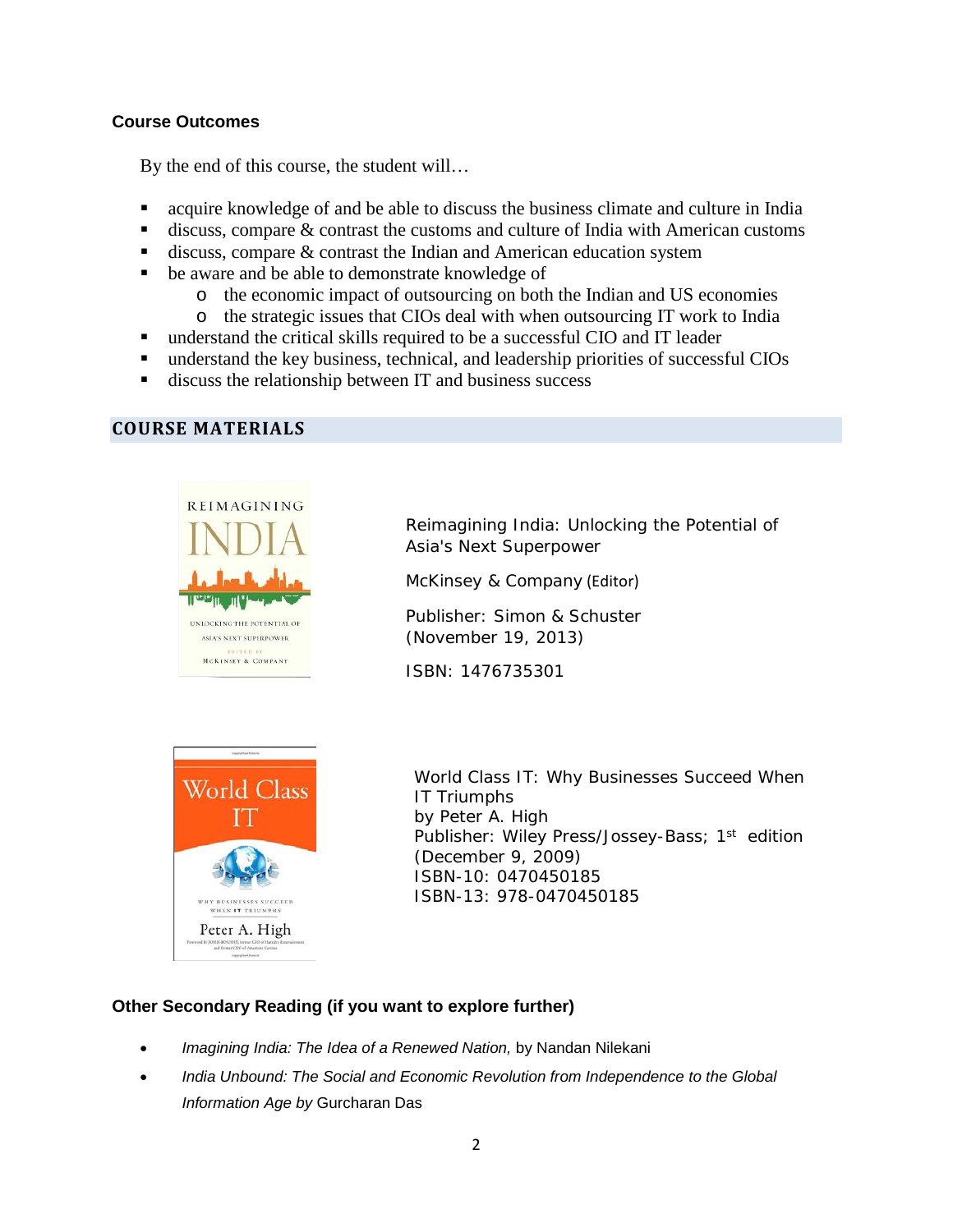- *The World is Flat* by Thomas Friedman
- *India in Slow Motion* by Mark Tully

#### **CIT STUDENT OUTCOMES**

(e) An understanding of professional, ethical, legal, security and social issues and responsibilities.

(f) An ability to communicate effectively with a range of audiences.

(g) An ability to analyze the local and global impact of computing on individuals, organizations, and society.

(h) Recognition of the need for and an ability to engage in continuing professional development.

#### **GRADING**

Your grade in this course will be determined by the following components:

| Component                       | <b>Points</b> | %   |
|---------------------------------|---------------|-----|
| <b>Discussion Forum Entries</b> | 80            | 16% |
| Classwork                       | 70            | 14% |
| Journal Article Review          | 80            | 16% |
| India Journal                   | 35            | 7%  |
| <b>Reflection Paper</b>         | 100           | 20% |
| <b>CIO Interview Paper</b>      | 100           | 20% |
| CIO Interview Presentation      | 35            | 7%  |
| Total                           | 500           | %   |

#### **Discussion Forum Entries**

Each week you will be expected to complete one or two readings from our textbooks, podcasts, or articles. You will be expected to post an entry in our discussion forum following the DEAL model that contains a summary of the reading/podcast and your reaction to it (Describe, Examine). (A handout on this model is available in our Files in Canvas.) After the first posts, you will also be expected to respond to one other post blog from the previous week, making connections to other posts (Articulate Learning). These posts must be completed each week by class time. Reading assignments will alternate between CIO and India related. Your choice of posts is subject to the parameters in the table below.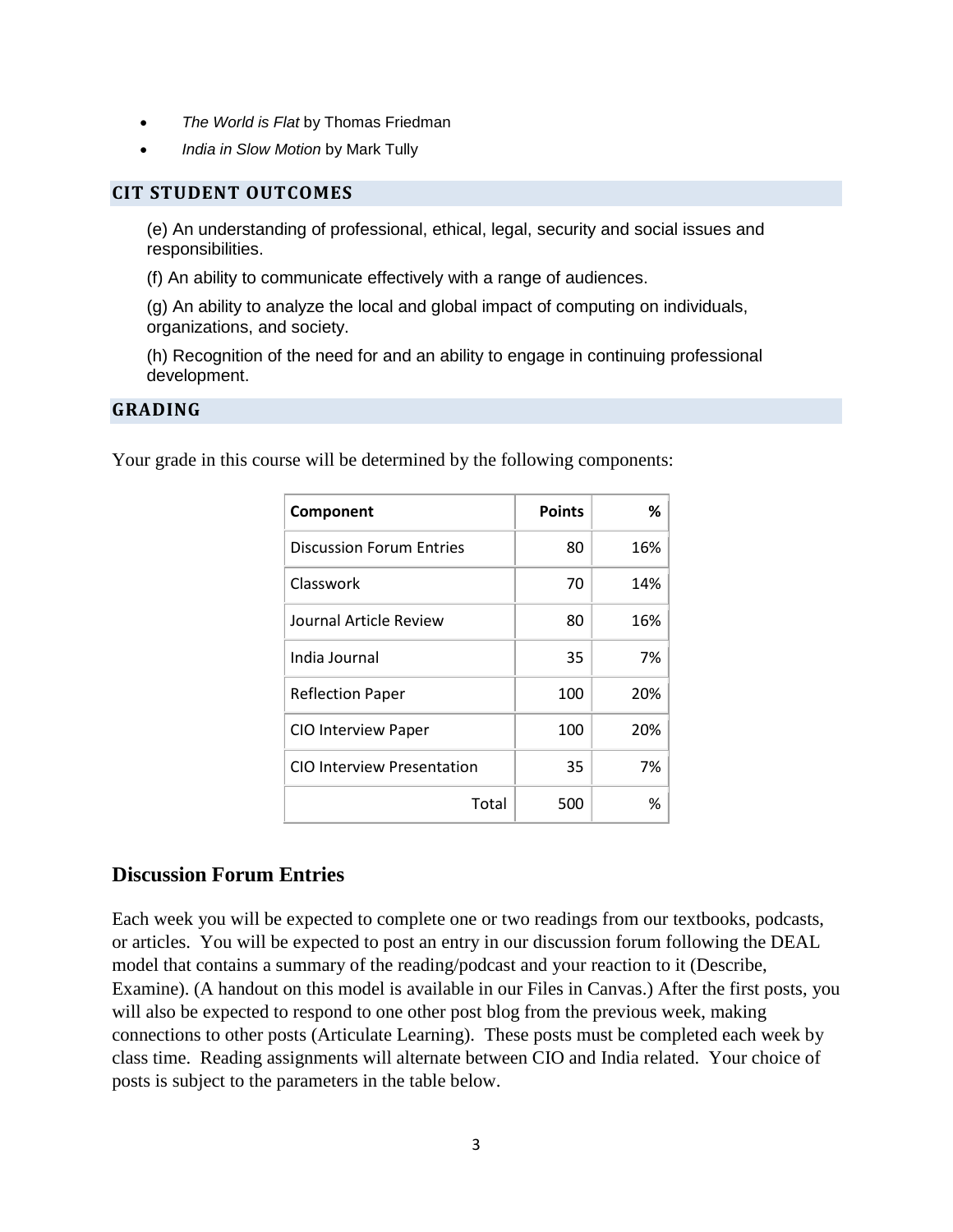Note that posts which make connections between readings and guest speakers will earn higher points that those that simply summarize the material. *Making connections is key to this class*.

| <b>CIO</b> Choices                                                                                                                                                                                                                                                                                                                  | <b>India Choices</b>                                                                                                                                                                                                                                                                                                                                                                                           |
|-------------------------------------------------------------------------------------------------------------------------------------------------------------------------------------------------------------------------------------------------------------------------------------------------------------------------------------|----------------------------------------------------------------------------------------------------------------------------------------------------------------------------------------------------------------------------------------------------------------------------------------------------------------------------------------------------------------------------------------------------------------|
| Material related to the week's topic from one.<br>of the following sources:<br>• Articles/resources from CIO Magazine:<br>http://www.cio.com/<br>Blog from Heller Search Associates:<br>http://blog.hellersearch.com/blog<br>• World-Class IT Interviews $&$<br>Podcasts: http://www.metisstrategy.com/forum-<br>on-world-class-it/ | You have your choice of articles from<br>each assigned chapter. However, each<br>student must select a different reading<br>from the chapter. You can stake your<br>claim to an essay by posting the title in<br>the Discussion Forum early in the week<br>and then adding your summary as a reply<br>to the title post. Chapter 1 has less than<br>9 articles so some overlap is allowed for<br>that chapter. |
| You must do 2 of each type, but you can<br>choose what type to do each time a chapter<br>from the High book is assigned.                                                                                                                                                                                                            |                                                                                                                                                                                                                                                                                                                                                                                                                |

**Selections in each category cannot be used by more than 1 student. You can stake your claim to an essay/article/podcast by posting the title in the Discussion Forum early in the week and then adding your summary as a reply to the title post.** 

### **Classwork**

Because we only meet once per week, attendance is critical and classwork will be nearly impossible to makeup. I will not take attendance in class. However, you will lose the points for that day's classwork. Each in-class assignment will be graded on a 0 - 5 point scale, with 5 points given for good faith effort, 3 for perfunctory work and 0 for missing/not completed work.

When we have guest speakers, classwork will be a discussion sheet to complete to reflect on what you learned from the speaker and to capture questions you may want to during your CIO interview or for your India paper.

For other days, classwork will consist of a discussion questionnaire that will be completed based on your reflection on that day's discussion. Your responses to the questions will be turned in for credit at the end of each class. In addition, you will use this to record questions for your final project.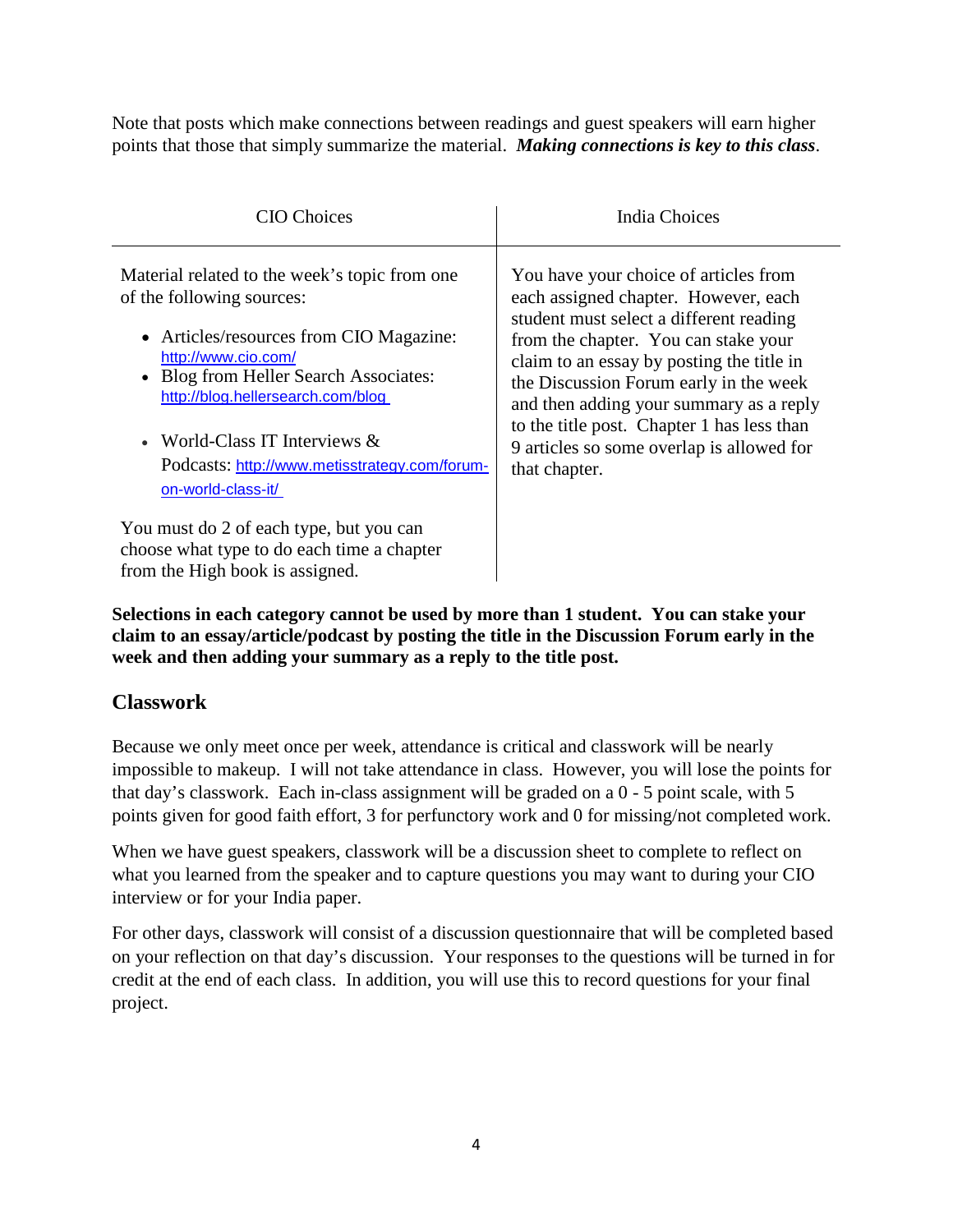# **Journal Article Review**

For this assignment, you will select a research article from the list provided, or find one on a class-related topic that interests you (check with me). This article must come from a professional journal. The article should be no more than 12 years old (i.e. published in 2003 or after).

The objective of your critique is to describe the purpose, method, and conclusion of the study and connect it to Peter High's principles, the future state CIO competencies, or other material covered in the forum.

Start your critique with the article citation in APA format, followed by a statement of the type of research it reports (i.e. descriptive, survey, correlational, quasi-experimental). Follow with these headings.

- Statement of the Research Problem
- Description of Research Procedures
- Conclusions
- Connections to Other Work (i.e. our class readings)

# **India Journal**

During our stay in India, you will be expected to keep a journal to record impressions of your experiences. A minimum of 1 entry per day is expected. This journal will be invaluable to you as you write your reflection paper.

### **India Reflection Paper**

Upon our return from India you will write a paper (3-4 pages max, 12 point Times font, 1" margins, 1.15" line spacing with one line between paragraphs) reflecting on your experiences, and making connections to our readings, and at least 2 external resources (journal articles, podcasts, commentaries). This is a hybrid research paper that includes personal reflections on what you learned, what you saw, how it affected you, and how it relates to course readings and other sources. Relate specific experiences to illustrate your reflection. You may want to focus your paper on one or two concepts covered in our Imagining India book. *Again, making connections between the readings and what you experienced is key.*

# **CIO Paper & Presentation**

This project should be something that will be meaningful for you. Therefore, I will work with you to identify a CIO you would like to interview at a company where you might be genuinely interested in working. If you have already accepted a full-time or internship position let me know and I will try to help you arrange to interview the CIO of your new company.

You will contact the CIO and arrange a convenient time to conduct the interview. You will then write a paper (minimum 4 pages, 12 point Times font, 1" margins, 1.15" line spacing with one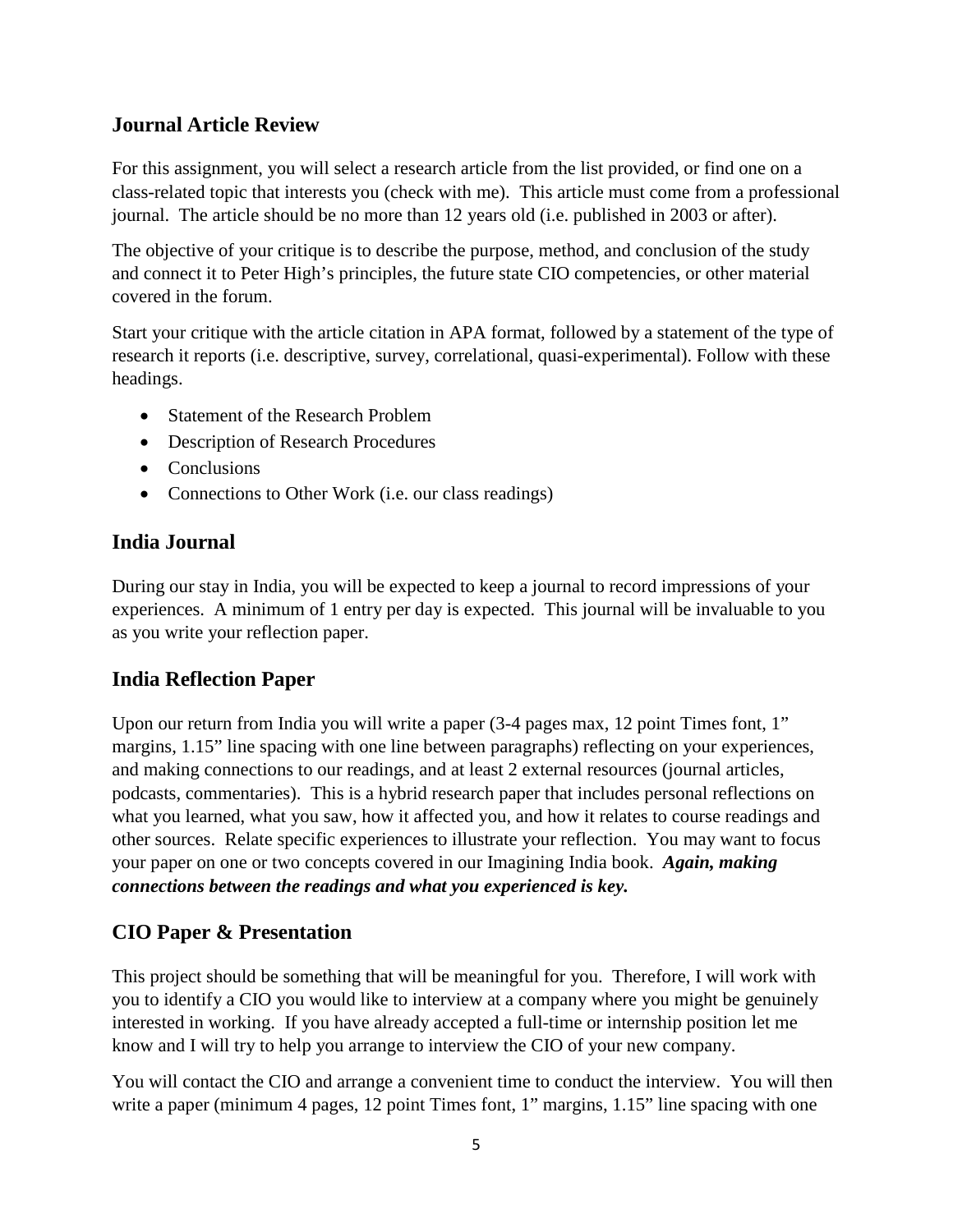line between paragraphs) on the CIO and company of your choice. In addition to the paper, you will also present a *15 minute* presentation about your CIO and company. Your paper and presentation will be turned in on the first day of presentations. Included in the paper will be:

- 1. Overview of company, CIO, IT structure
- 2. Select at least one of the Principles of World Class IT, and discuss how your CIO addresses this principle  $\&$  why it is critical for them and their business. Include connections to resources used in class (e.g. CIO Magazine, articles, podcasts)
	- a. Recruit, train, and retain World Class IT people
	- b. Build and maintain a robust IT infrastructure
	- c. Manage projects and portfolios effectively
	- d. Ensure partnerships within the IT department and with the business
	- e. Develop a collaborative relationship with external partners
- 3. Discuss the impact of globalization on the CIO and the company. If the company has operations in India or outsources some of their IT, relate that to our readings or other sources. If the company has no global presence, you can skip this section.
- 4. Conclusion
	- a. Based on Future State CIO Model, what type of CIO is your subject? *Provide supporting evidence from your interview*.
	- b. Summarize how their priorities fit with our discussions in class and what you found interesting about what you learned from them.

#### *Note: you must include citations to at least three external sources.*

Presentations should present the key points in the paper, touching on the highlights of each topic and a summary of your thoughts and analysis of the company and CIO. The goal of the presentation is to present a summary of your CIO and their company to the rest of the class. The presentation grade will be based on how well you select the important points to highlight and your ability to clearly present the information to your classmates.

#### CIO Interview Project Timeline

- Week 1 Discuss potential CIOs/companies to interview
- Week 4 Confirm your choice of CIO/company and plan
- Week 6 Turn in interview questions for review
- Weeks 14-16 Project Presentations in class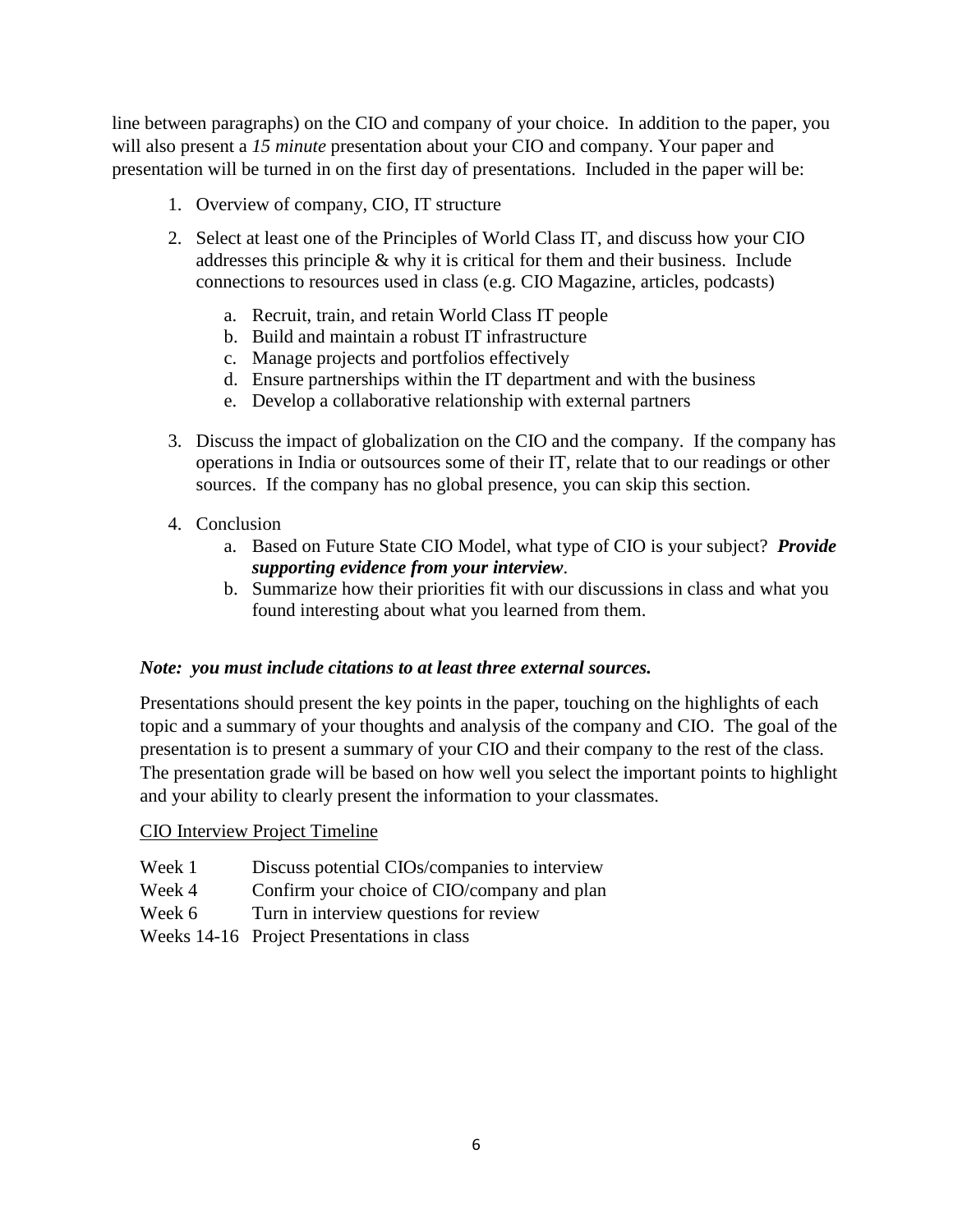#### **FINAL GRADE**

Your final grade will be determined using the following scale. I may lower the scale, but it will never be raised.

A 93% or above C+ 77 - 79.9% A- 90 - 92.9% C 73 - 76.9% B+ 87 - 89.9% C- 70 - 72.9% B 83 - 86.9% D 60 - 69.9% B- 80 - 82.9% F below 60%

#### **CIT GRADE STANDARDS**

- A Represents the highest grade possible and indicates outstanding achievement. This grade is not automatically given to the top student performance but instead indicates student work which demonstrates complete mastery of course learning objectives or evinces a level of creativity or originality which far exceeds course expectations. The grade indicates the student works independently and with strong initiative, seeking knowledge outside the normal framework of the course.
- B Represents achievement considerably above expectations. Student performance demonstrates thorough understanding of course learning objectives and a high level of creativity or originality.
- C Student performance meets designated course requirements and demonstrates understanding of the course material and attainment of the course learning objectives. This is the grade that may be expected of a student who puts forth a reasonable amount of time and effort and completes all requirements.
- D This grade denotes substandard work and indicates incomplete and inadequate understanding of the course learning objectives. It indicates work which may not satisfy all requirements.
- F This grade indicates serious deficiency in understanding course learning objectives and failure to complete requirements of the course.

#### **ACADEMIC INTEGRITY STATEMENT**

#### **Cheating is absolutely not tolerated at IUPUI!**

The IUPUI Code of Ethics is based on the need for trust in an academic community. IUPUI's system is developed by and maintained for the welfare of its students, and all students should make sure that they read and understand the provisions outlined in the Student Handbook. The code, which is available in the Office of the Dean of Students and in all school office, spells out what constitutes unacceptable behavior and the procedures to be followed when there are alleged cases of misconduct. The dean of students also has some very brief pamphlets on key areas of the code. The link that follows is not the code but rather abbreviated and paraphrased statements on key elements of the code: academic and personal misconduct as well as a section on what students should do if they believe that other students, faculty, or staff have violated their rights. The code also explains the procedures employed and how students may appeal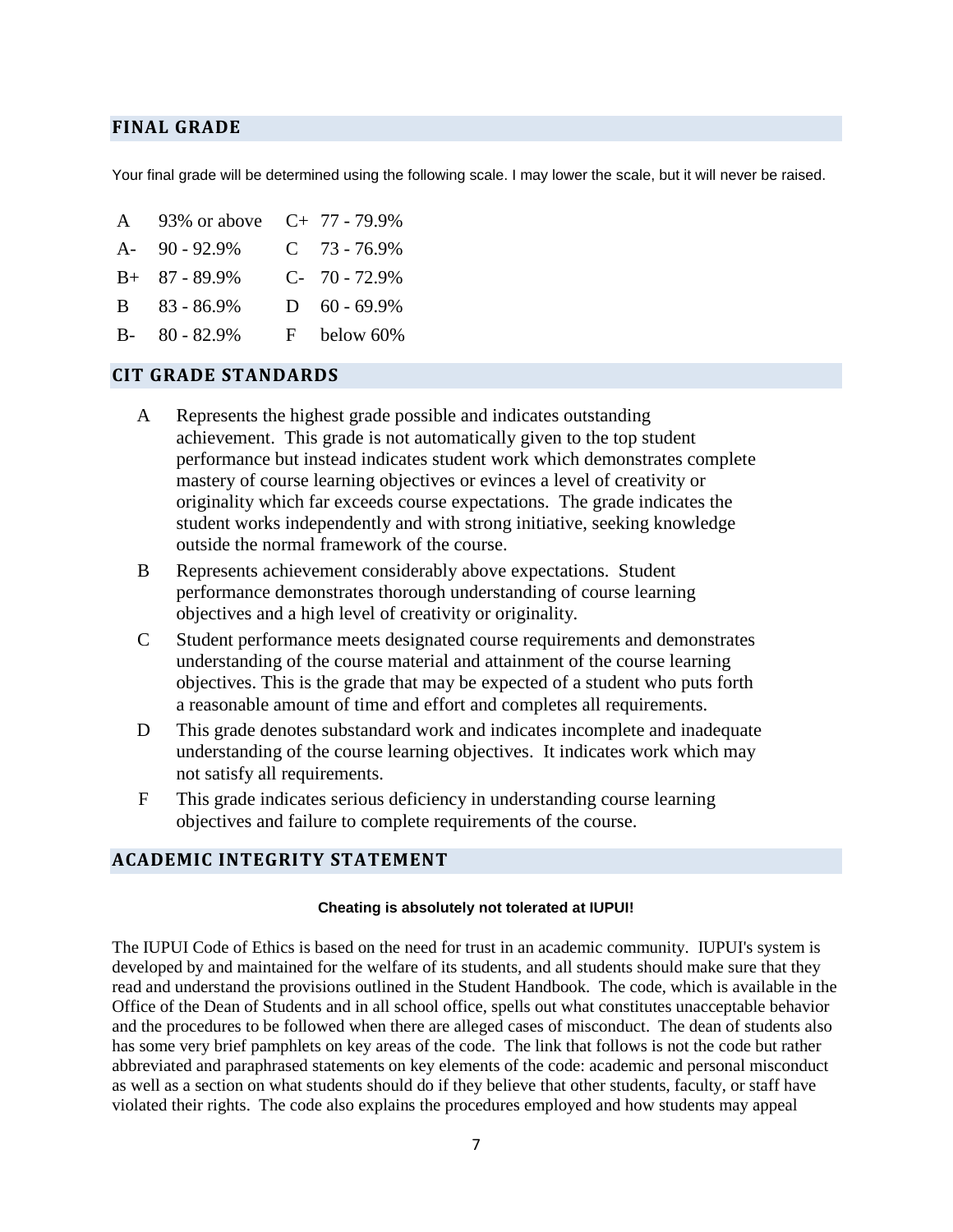decisions. For more information, consult the Code of Student Rights, Responsibilities, and Conduct as well as brochures located in the Office of the Dean of Students.

#### [Indiana University Purdue University Indianapolis Code of](http://bulletin2000.iupui.edu/introduction/code.html) Conduct

**Any form of cheating/plagiarism on an assignment, homework or quiz will result in both a zero score for the assignment, and a one-letter grade penalty in the course.** The case will be reported to the Chairman of the Department of Computer, Information & Leadership Technology and a letter describing the infraction will be placed in your student file. Further disciplinary action will be pursued according to university policy as described in Part III of the Code of Student Rights, Responsibilities, and Conduct (Issued August 15, 1997). Cheating, or helping another student to cheat, are considered equal cases of academic dishonesty and will be dealt with as noted above.

#### **What constitutes cheating?**

Giving another student access to your computer account, or negligently permitting another student to access your computer account constitutes cheating on your part if that other student copies any files that become implicated in a cheating case. Protect your account as if your academic career depends on it!

Giving another student your code "just to look at" has resulted in serious problems for both students in the past-even with the best of intentions. **Do not give your code to other students**.

Note: When creating graphics or Web sites, treat Web content as you would treat content from a published article or book. Please see below for what is considered "**Acceptable**" and "**Cheating**".

| <b>Acceptable</b>                                                                              | <b>Cheating</b>                                                                             |
|------------------------------------------------------------------------------------------------|---------------------------------------------------------------------------------------------|
| Including a brief quote from a web<br>page with the source cited.                              | Copying entire pages or paragraphs and<br>republishing it as your own.                      |
| graphic site.                                                                                  | Using graphics from a free clip art or Using someone else's graphics without<br>permission. |
| Discussing an assignment with<br>another student.                                              | Copying another student's work.                                                             |
| Looking at code samples to help you Copying entire code segments and<br>figure out what to do. | submitting it as your own.                                                                  |

If you are confused as to the difference between helping each other (which is encouraged) and plagiarism (which will not be tolerated), please ask me.

#### **CIT STUDENT LISTSERV**

### **Want to receive email notices of CIT news, activities, job opportunities and other CIT-related announcements?**

#### **Join the CIT Students listserv!**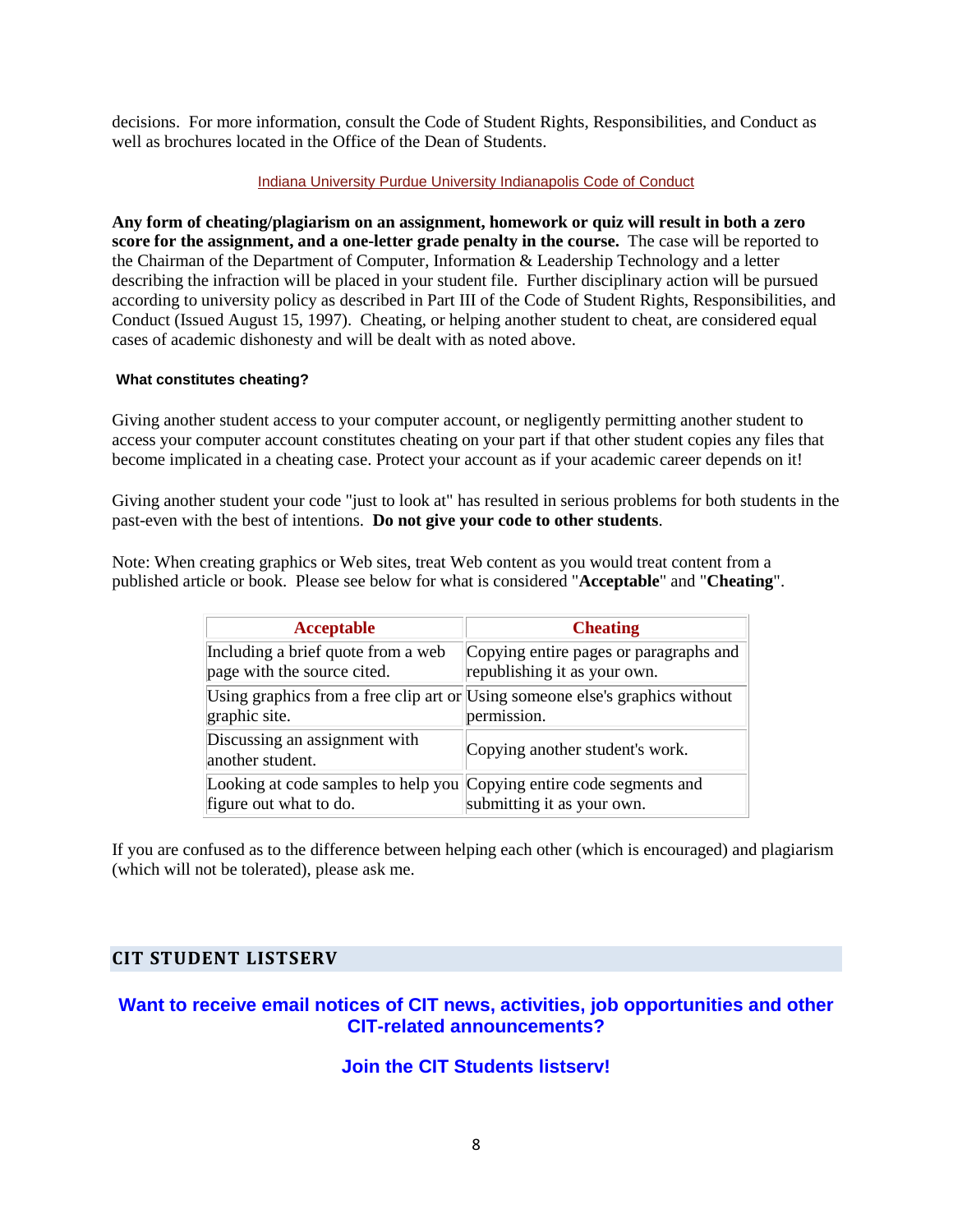#### **How to Join**

Send an email **from the email account at which you want to receive messages** to listserv@iupui.edu. The **body** of the email should contain the following line (substituting your name for *lastname firstname*).

subscribe cit-students *lastname firstname*

### **CAMPUS SERVICES**

|                                                     | <b>Need or Want Help with Your Writing or Speaking Assignments?</b>                                                                                                                                                                                                                                                                                                                                                                                                                                                                                                                                                                                                                                                                                                                                                                                                                                                                                                                                                                                                                                      |
|-----------------------------------------------------|----------------------------------------------------------------------------------------------------------------------------------------------------------------------------------------------------------------------------------------------------------------------------------------------------------------------------------------------------------------------------------------------------------------------------------------------------------------------------------------------------------------------------------------------------------------------------------------------------------------------------------------------------------------------------------------------------------------------------------------------------------------------------------------------------------------------------------------------------------------------------------------------------------------------------------------------------------------------------------------------------------------------------------------------------------------------------------------------------------|
| <b>TCM Writing</b><br>Center                        | The TCM Writing Center, located in ET 232, offers free tutoring to E&T<br>students on their writing and speaking needs. I encourage you to use the<br>Writing Center's services. Information and tutoring hours are available on<br>the TCM Writing Center website. You can sign schedule an appointment<br>there as well. If the tutor is not working with another student, walk-ins<br>are also welcome. Call 317-278-9946 if you have questions or would like<br>more information.                                                                                                                                                                                                                                                                                                                                                                                                                                                                                                                                                                                                                    |
| University<br><b>Writing Center</b>                 | The University Writing Center (UWC) is a free service available to all<br>IUPUI students, faculty, and staff, at both the graduate and undergraduate<br>level. It is a place where students can go for help with writing<br>assignments and projects. The UWC offers students the opportunity to<br>work one-on-one with experienced readers and writers. To better serve<br>the IUPUI community, the UWC offers two convenient locations:<br>Cavanaugh 427 and University Library 2125. Both centers are staffed<br>with the same experienced faculty and student tutors.<br>Visit http://www.iupui.edu/~uwc/ for more information.                                                                                                                                                                                                                                                                                                                                                                                                                                                                     |
| What you should<br>know about sexual<br>misconduct: | IU does not tolerate acts of sexual misconduct, including sexual<br>harassment and all forms of sexual violence. If you have experienced<br>sexual misconduct, or know someone who has, the University can<br>help. It is important to know that federal regulations and University<br>policy require faculty to promptly report complaints of potential sexual<br>misconduct known to them to their campus Deputy Title IX<br>Coordinator(s) to ensure that appropriate measures are taken and<br>resources are made available. The University will work with you to<br>protect your privacy by sharing information with only those that need to<br>know to ensure the University can respond and assist. If you are seeking<br>help and would like to speak to someone confidentially, you can make an<br>appointment with a Mental Health Counselor on campus (contact<br>information available at http://stopsexualviolence.iu.edu/employee/<br>confidential.html). Find more information about sexual violence,<br>including campus and community resources at<br>http://stopsexualviolence.iu.edu. |